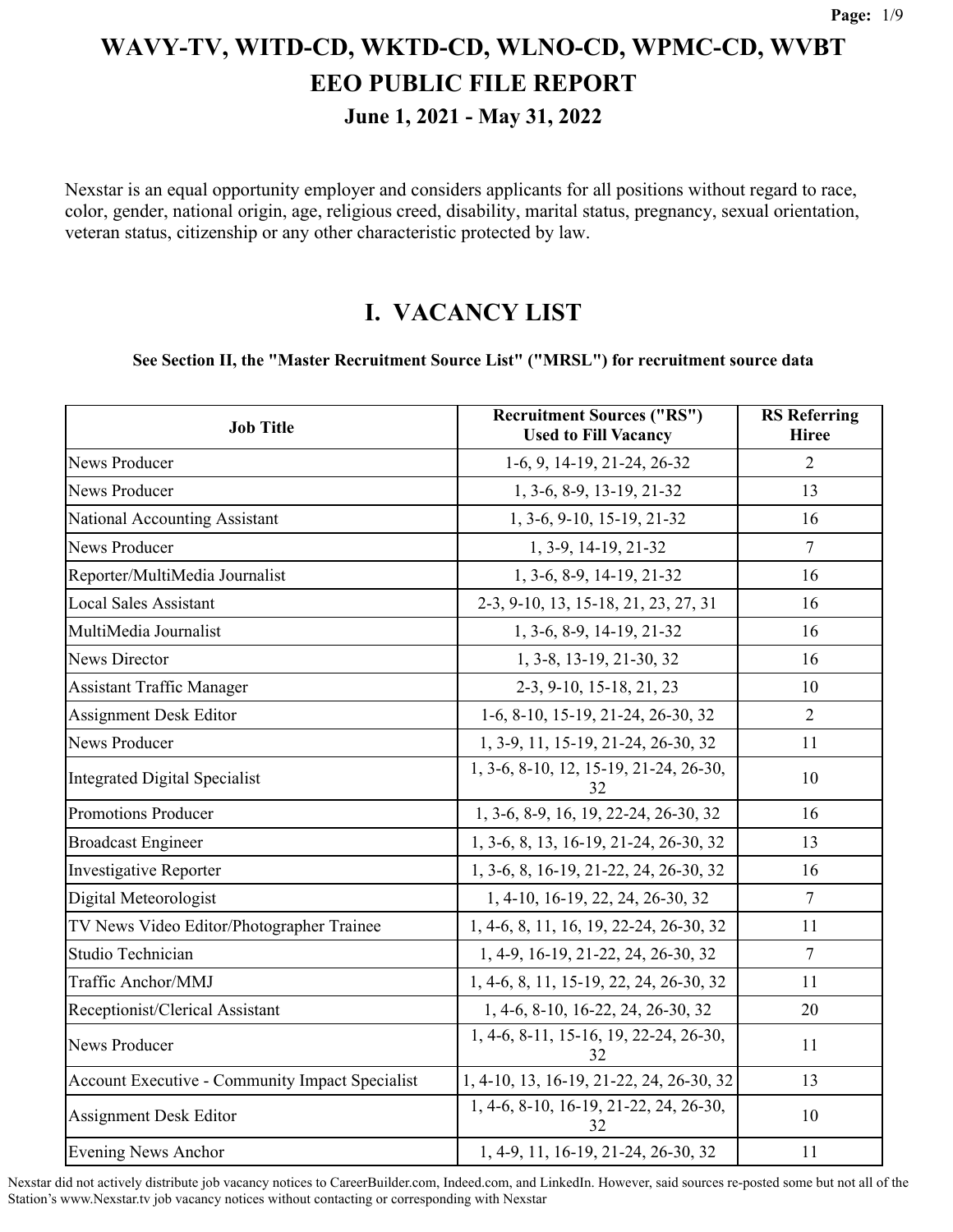**June 1, 2021 - May 31, 2022**

Nexstar is an equal opportunity employer and considers applicants for all positions without regard to race, color, gender, national origin, age, religious creed, disability, marital status, pregnancy, sexual orientation, veteran status, citizenship or any other characteristic protected by law.

#### **I. VACANCY LIST**

**See Section II, the "Master Recruitment Source List" ("MRSL") for recruitment source data**

| <b>Job Title</b>     | <b>Recruitment Sources ("RS")</b><br><b>Used to Fill Vacancy</b> | <b>RS</b> Referring<br><b>Hiree</b> |
|----------------------|------------------------------------------------------------------|-------------------------------------|
| Weekend Director     | 1, 4-6, 8-9, 16-19, 21-22, 24, 26-30, 32                         | 16                                  |
| News Anchor/Reporter | $\vert 1, 4-6, 8-9, 11, 16-19, 21-22, 24, 26-30, \vert$          |                                     |
| News Video Editor    | 1, 4-9, 16-19, 21-22, 24, 26-30, 32                              |                                     |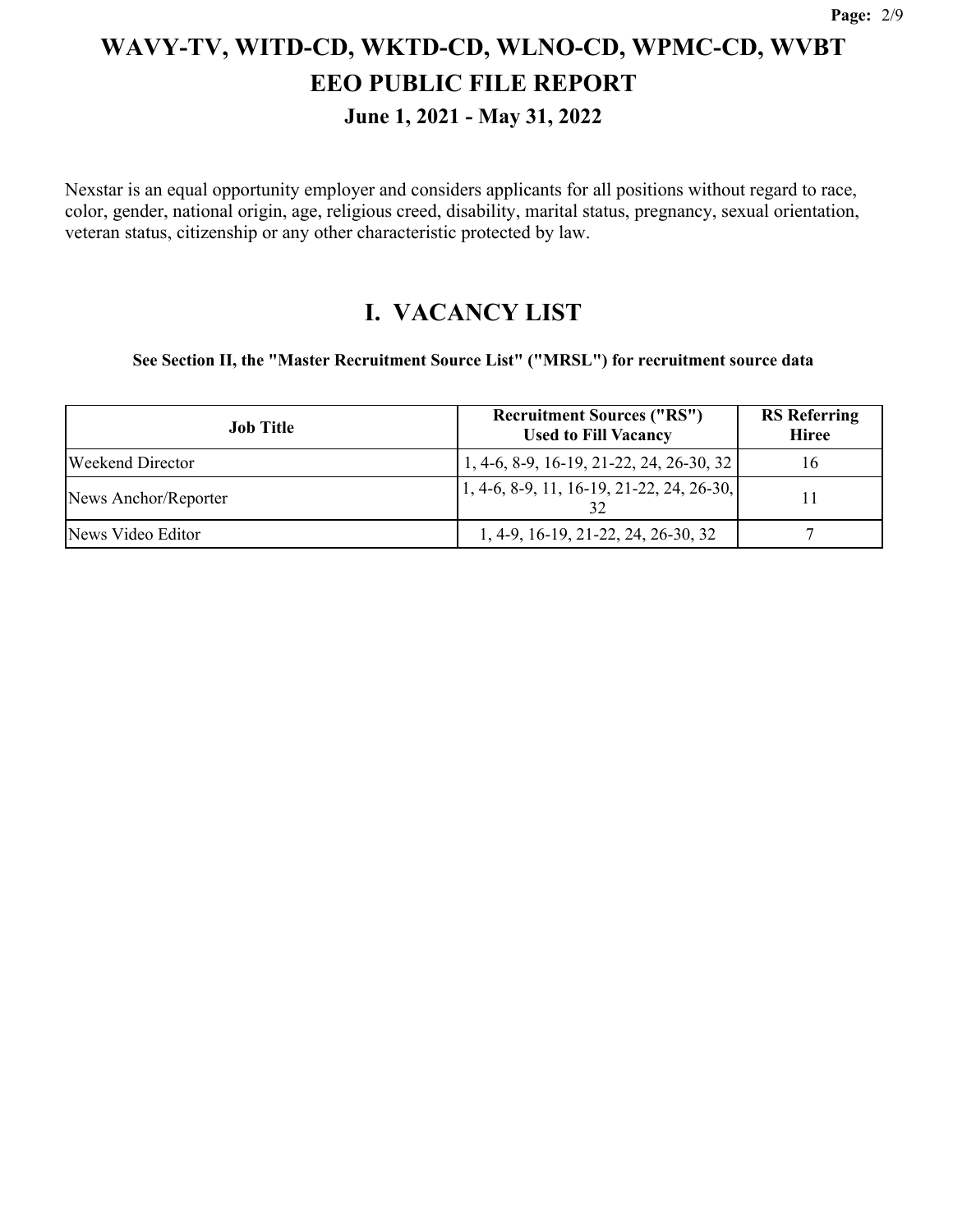**June 1, 2021 - May 31, 2022**

| <b>RS</b><br><b>Number</b> | <b>RS</b> Information                                                                                                                                                                               | <b>Source Entitled</b><br>to Vacancy<br><b>Notification?</b><br>(Yes/No) | <b>No. of Interviewees</b><br><b>Referred by RS</b><br>Over<br><b>Reporting Period</b> |
|----------------------------|-----------------------------------------------------------------------------------------------------------------------------------------------------------------------------------------------------|--------------------------------------------------------------------------|----------------------------------------------------------------------------------------|
| $\mathbf{1}$               | Army Community Service<br>650 Monroe Ave. Room 126-02B<br>Fort Eustis, Virginia 23604<br>Phone: 757-878-3173<br>Email: roger.k.bullis.civ@mail.mil<br>Roger Bullis                                  | N                                                                        | $\boldsymbol{0}$                                                                       |
| $\overline{2}$             | Career Builder/Daily Press<br>7505 Warwick Blvd.<br>Newport News, , Virginia 23607<br>Phone: 757-247-4700<br>Dana Dwyer<br><b>Manual Posting</b>                                                    | N                                                                        | 4                                                                                      |
| 3                          | <b>Christopher Newport University</b><br>1 University Place<br>Newport News, Virginia 23606<br>Phone: 7575948887<br>Polly Bradie<br><b>Manual Posting</b>                                           | N                                                                        | $\boldsymbol{0}$                                                                       |
| 4                          | College of William & Mary<br>P.O. Box 8795<br>Williamsburg, Virginia 23187<br>Phone: 7572213231<br>Url: http://www.wmu.edu<br>Email: career@wm.edu<br>David Lapinski                                | N                                                                        | $\boldsymbol{0}$                                                                       |
| 5                          | DeVry University<br>1317 Executive Boulevard<br>Chesapeake, Virginia 23320<br>Phone: 7573825641<br>Email: LBennett-Clayton@devry.edu<br>Fax: 1-757-549-5215<br>Lola Bennett-Clayton                 | $\mathbf N$                                                              | $\mathbf{0}$                                                                           |
| 6                          | <b>ECPI College of Technology</b><br>5555 Greenwich Rd., Ste. 300<br>Virginia Beach, Virginia 23462<br>Phone: 7574909090<br>Email: cjohnson@ecpi.edu<br>Cynthia Johnson<br><b>Employee Referral</b> | N                                                                        | $\boldsymbol{0}$                                                                       |
| 7                          |                                                                                                                                                                                                     | ${\bf N}$                                                                | 9                                                                                      |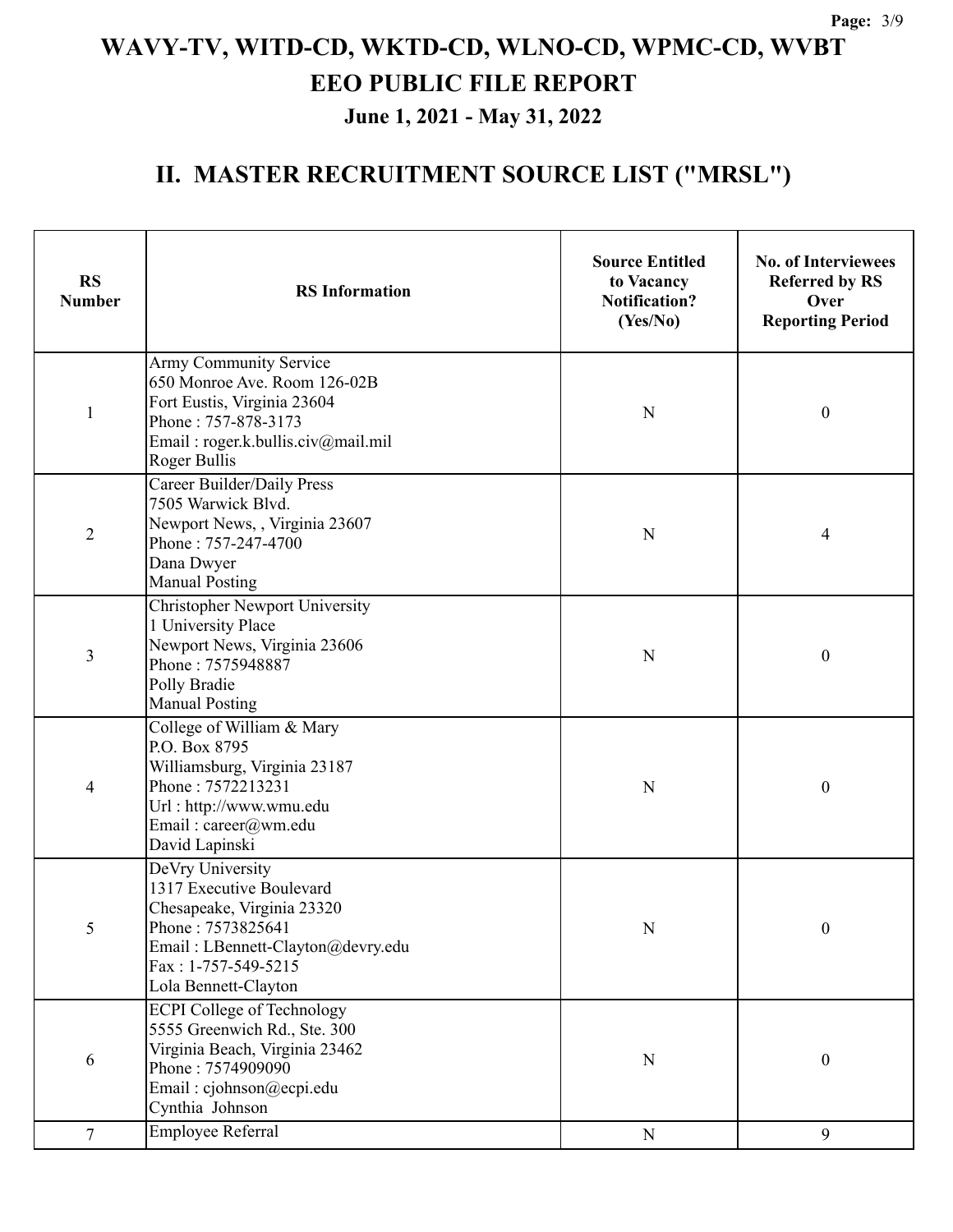**June 1, 2021 - May 31, 2022**

| <b>RS</b><br><b>Number</b> | <b>RS</b> Information                                                                                                                                                                                                 | <b>Source Entitled</b><br>to Vacancy<br><b>Notification?</b><br>(Yes/No) | <b>No. of Interviewees</b><br><b>Referred by RS</b><br>Over<br><b>Reporting Period</b> |
|----------------------------|-----------------------------------------------------------------------------------------------------------------------------------------------------------------------------------------------------------------------|--------------------------------------------------------------------------|----------------------------------------------------------------------------------------|
| 8                          | Fleet and Family Support Center<br>1949 Von Steuben Dr<br>Newport News, Virginia 23603<br>Phone: 757-444-2102<br>Url : cnic.navy.mil<br>Email: ernest.w.thomas1.ctr@navy.mil<br>Ernest Thomas                         | N                                                                        | $\boldsymbol{0}$                                                                       |
| 9                          | Hampton University<br>114 Wigwam Bldg.<br>Hampton, Virginia 23668<br>Phone: 7577275331<br>Email: careercenter@hamptonu.edu<br><b>Bessie Willis</b>                                                                    | N                                                                        | $\boldsymbol{0}$                                                                       |
| 10                         | Indeed.com<br>177 Broad Street 6th Floor<br>Stamford, Connecticut 06901<br>Phone:<br>Url: www.indeed.com<br><b>Career Services</b><br><b>Manual Posting</b>                                                           | N                                                                        | 18                                                                                     |
| 11                         | <b>Internal Promotion</b>                                                                                                                                                                                             | ${\bf N}$                                                                | 10                                                                                     |
| 12                         | Job Fair                                                                                                                                                                                                              | ${\bf N}$                                                                | 1                                                                                      |
| 13                         | LinkedIn Corporation<br>2029 Stierlin Court<br>Mountain View, California 94043<br>Phone: 650-687-3600<br>Jeff Weiner<br><b>Manual Posting</b>                                                                         | N                                                                        | 4                                                                                      |
| 14                         | Multicultural Management Program<br>University of Missouri School of Journalism 120 Neff Hall<br>Columbia, Missouri 65211<br>Phone: 417-836-3043<br>Email: multiculturalprograms@missouristate.edu<br>Kimberly Martin | N                                                                        | $\boldsymbol{0}$                                                                       |
| 15                         | <b>NAACP</b> - Portsmouth<br>P.O. Box 3878<br>Portsmouth, Virginia 23701<br>Phone: 757-487-2421<br>Carolyn Taylor<br><b>Manual Posting</b>                                                                            | ${\bf N}$                                                                | $\boldsymbol{0}$                                                                       |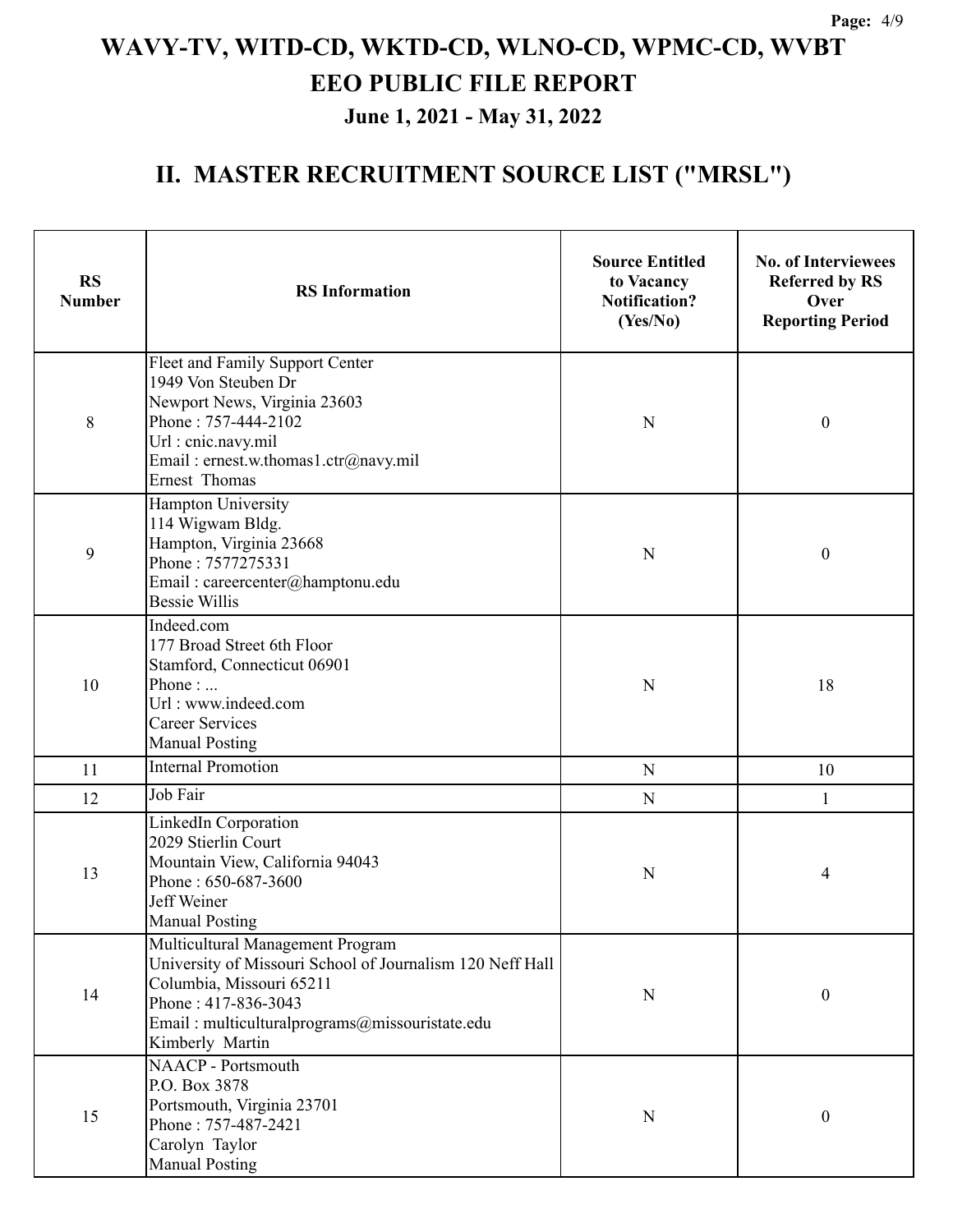**June 1, 2021 - May 31, 2022**

| <b>RS</b><br><b>Number</b> | <b>RS</b> Information                                                                                                                                                                                                          | <b>Source Entitled</b><br>to Vacancy<br><b>Notification?</b><br>(Yes/No) | <b>No. of Interviewees</b><br><b>Referred by RS</b><br>Over<br><b>Reporting Period</b> |
|----------------------------|--------------------------------------------------------------------------------------------------------------------------------------------------------------------------------------------------------------------------------|--------------------------------------------------------------------------|----------------------------------------------------------------------------------------|
| 16                         | Nexstar Media Group, Inc.<br>545 E. John Carpenter Freeway Suite 700<br>Irving, Texas 75062<br>Phone: 972-764-6715<br>Terri Bush<br><b>Manual Posting</b>                                                                      | N                                                                        | 35                                                                                     |
| 17                         | Norfolk State University<br>Career Services 53100 700 Park Avenue<br>Norfolk, Virginia 23504<br>Phone: 7578238600<br>Email: albazemore@nsu.edu<br>Alisha Bazemore                                                              | N                                                                        | $\boldsymbol{0}$                                                                       |
| 18                         | Old Dominion University<br>2202 Webb University Center<br>Norfolk, Virginia 23529<br>Phone: 7576834388<br>Email: cds@odu.edu<br>Alice Jones                                                                                    | N                                                                        | $\boldsymbol{0}$                                                                       |
| 19                         | Opportunity Inc.<br>861 Glenrock Road, Ste. 100<br>Norfolk, Virginia 23502<br>Phone: 757-461-7537<br>Url: www.opp-inc.org<br>Email: businessservicescoordinator@gmail.com<br>Jacqueline Rondeau                                | N                                                                        | $\mathbf{0}$                                                                           |
| 20                         | Professional/Industry Trade Organization                                                                                                                                                                                       | N                                                                        | 1                                                                                      |
| 21                         | <b>Regent University</b><br>School of Communication & the Arts 1000 Regent<br>University Drive<br>Virginia Beach, Virginia 23464<br>Phone: 7573524746<br>Url: http://www.regent.edu/<br>Email: hire@regent.edu<br>Grace Alegre | N                                                                        | $\mathbf{0}$                                                                           |
| 22                         | Tidewater Community College - Virginia Beach<br>1700 College Crescent<br>Virginia Beach, Virginia 23453<br>Phone: 7578227228<br>Email: bbrock@tcc.edu<br>Babbi Brock                                                           | $\mathbf N$                                                              | $\boldsymbol{0}$                                                                       |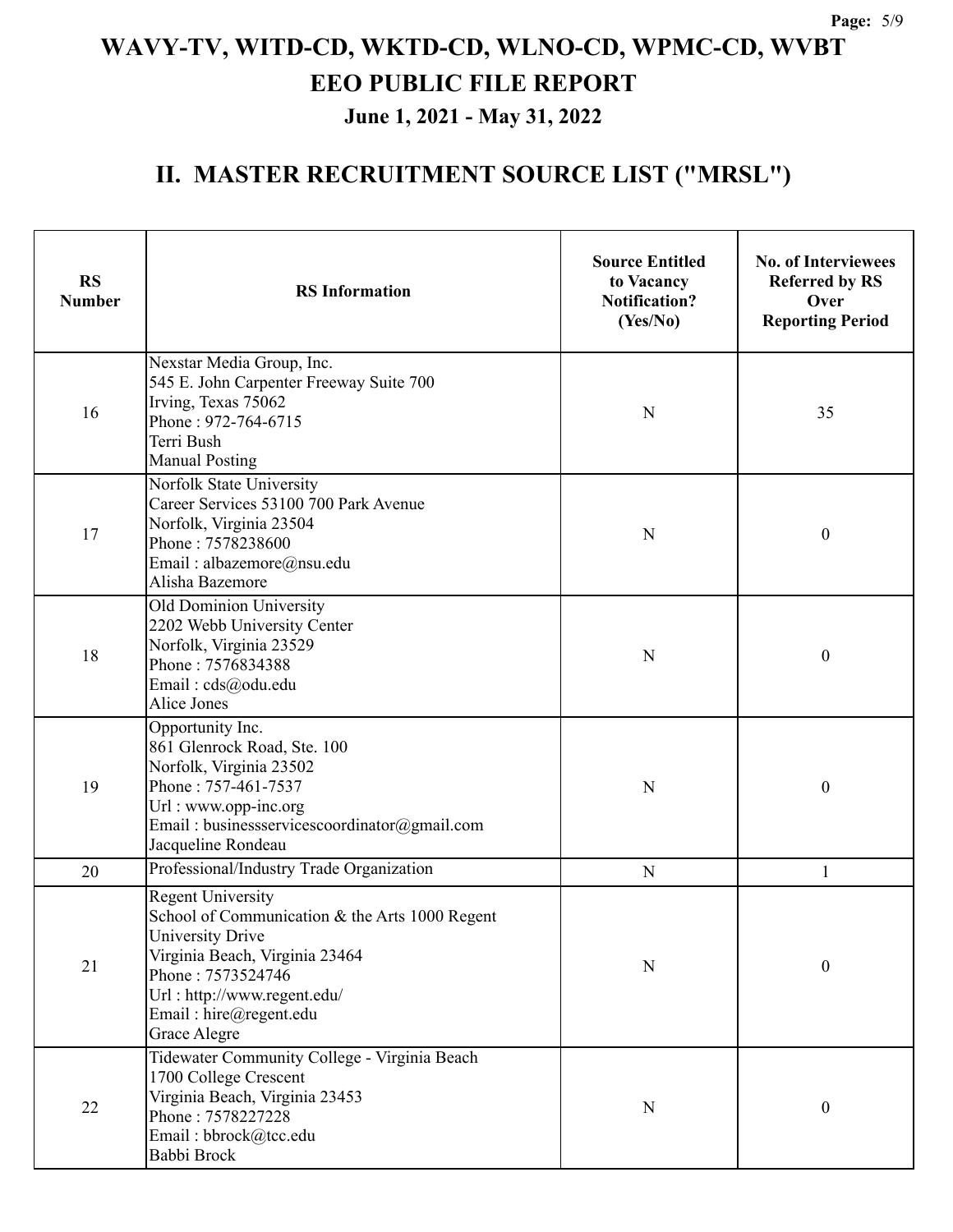**June 1, 2021 - May 31, 2022**

| <b>RS</b><br><b>Number</b> | <b>RS</b> Information                                                                                                                                                                                                                            | <b>Source Entitled</b><br>to Vacancy<br>Notification?<br>(Yes/No) | <b>No. of Interviewees</b><br><b>Referred by RS</b><br>Over<br><b>Reporting Period</b> |
|----------------------------|--------------------------------------------------------------------------------------------------------------------------------------------------------------------------------------------------------------------------------------------------|-------------------------------------------------------------------|----------------------------------------------------------------------------------------|
| 23                         | TV Jobs<br>P.O. Box 4116<br>Oceanside, California 92052<br>Phone: 800-374-0119<br>Url: http://www.tvjobs.com<br>Mark Holloway<br><b>Manual Posting</b>                                                                                           | N                                                                 | $\boldsymbol{0}$                                                                       |
| 24                         | Urban League of Hampton Roads<br>5700 Thurston Ave., Ste. 101<br>Virginia Beach, Virginia 23455-3302<br>Phone: 7576270864<br>Url: http://www.ulhr.org<br>Email: $ocary@$ ulhr.org<br>Onita Cary                                                  | N                                                                 | $\boldsymbol{0}$                                                                       |
| 25                         | Urban League of Hampton Roads, Norfolk<br>830 Goff Street Huntersville Neighborhood Service Center<br>Norfolk, Virginia 23504<br>Phone: 7572267589<br>Url: http://www.ulhr.org<br>Email: esmith@ulhr.org<br><b>Edith White</b>                   | N                                                                 | $\boldsymbol{0}$                                                                       |
| 26                         | <b>USO Transition 360 Alliance</b><br>P.O. Box 96860<br>Washington, District of Columbia 20077-7677<br>Phone: 757-692-5417<br>Url: https://www.uso.org<br>Email: kasher@uso.org<br>Kerry Clancy-Asher                                            | N                                                                 | $\boldsymbol{0}$                                                                       |
| 27                         | <b>VA DRS</b><br>3248 Academy Avenue - Suites 22-26<br>Portsmouth, Virginia 23703<br>Phone: 757-636-1521<br>Email: Melissa.edmonds@drs.virginia.gov<br>Lisa Melissa Edmonds                                                                      | $\mathbf Y$                                                       | $\boldsymbol{0}$                                                                       |
| 28                         | Virginia Association of Broadcasters<br>600 Peter Jefferson Parkway Suite 300<br>Charlottesville, Virginia 22911<br>Phone: 4343269815<br>Url: http://www.vabonline.com<br>Email: christina.sandridge@easterassociates.com<br>Christina Sandridge | N                                                                 | $\boldsymbol{0}$                                                                       |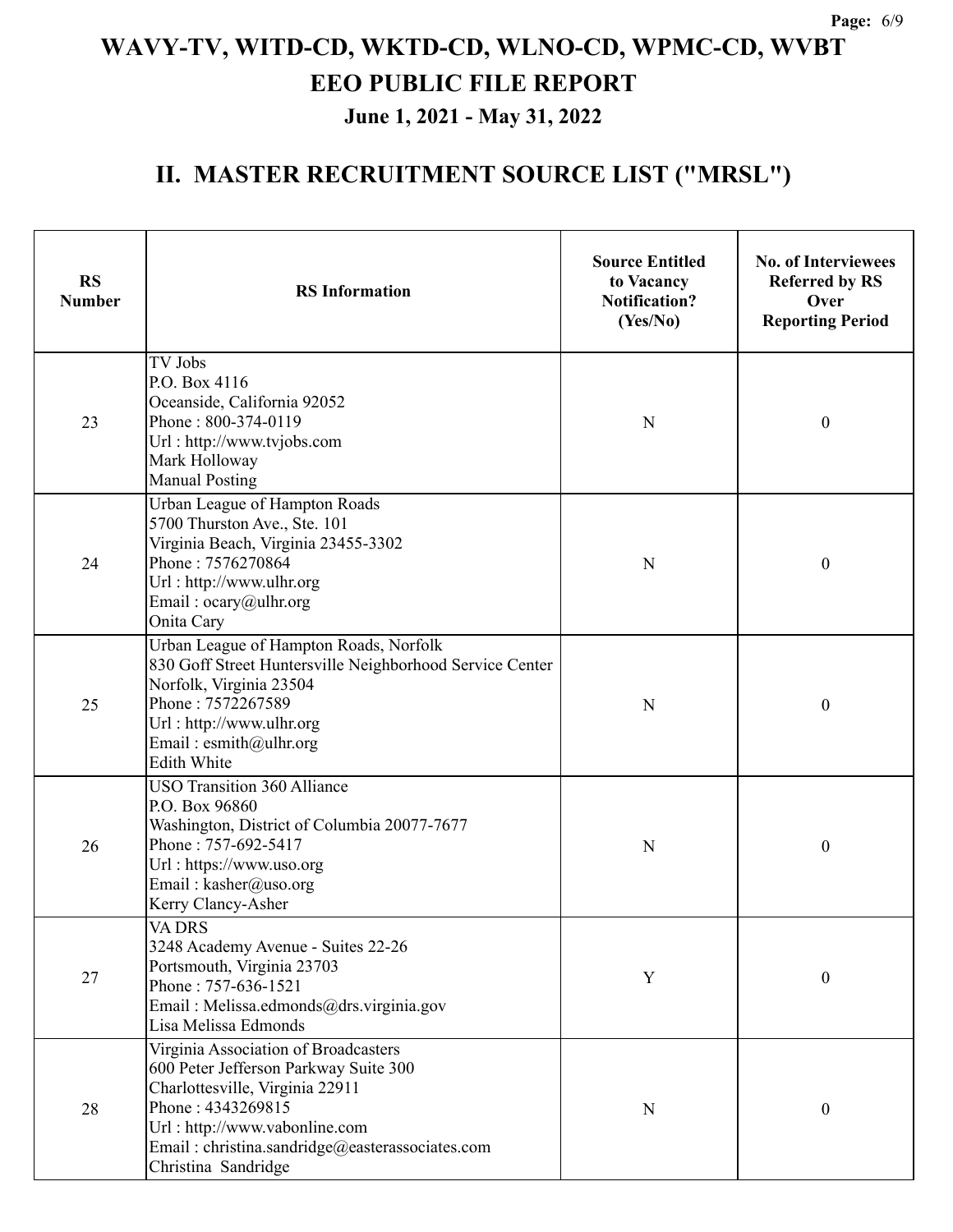**June 1, 2021 - May 31, 2022**

| <b>RS</b><br><b>Number</b>                     | <b>RS</b> Information                                                                                                                                                                                                                            | <b>Source Entitled</b><br>to Vacancy<br><b>Notification?</b><br>(Yes/No) | <b>No. of Interviewees</b><br><b>Referred by RS</b><br>Over<br><b>Reporting Period</b> |
|------------------------------------------------|--------------------------------------------------------------------------------------------------------------------------------------------------------------------------------------------------------------------------------------------------|--------------------------------------------------------------------------|----------------------------------------------------------------------------------------|
| 29                                             | Virginia Department of Veterans Services<br>101 N 14th Street 17th floor<br>Richmond, Virginia 23219<br>Phone: 8042976147<br>Email: quintrel.lenore@dvs.virginia.gov<br>Quintrel Lenore                                                          | N                                                                        | $\boldsymbol{0}$                                                                       |
| 30                                             | Virginia State University<br>1 Hayden Dr Hunter McDaniel Building, 2nd Floor<br>Richmond, Virginia 23806<br>Phone: 804-524-5211<br>Url: www.vsu.edu/career-services/<br>Email: careerservices@vsu.edu<br>J Lyons                                 | N                                                                        | $\mathbf{0}$                                                                           |
| 31                                             | Virginia Transition Assistance Program<br>101 N 14th Street 17th Floor<br>Richmond, Virginia 23219<br>Phone: 8042976147<br>Url: https://dvsv3.com/transition-connection-job-sharin<br>Email: quintrel.lenore@dvs.virginia.gov<br>Quintrel Lenore | N                                                                        | $\mathbf{0}$                                                                           |
| 32                                             | www.mediagignow.com<br>300 South Riverside Plaza Suite 800<br>Chicago, Illinois 60606<br>Phone: 336-553-0620<br>Url: http://www.mediagignow.com<br>Email: customerservice@mediagignow.com<br>MediaGigNow.com                                     | N                                                                        | $\mathbf{0}$                                                                           |
| <b>TOTAL INTERVIEWS OVER REPORTING PERIOD:</b> |                                                                                                                                                                                                                                                  |                                                                          | 82                                                                                     |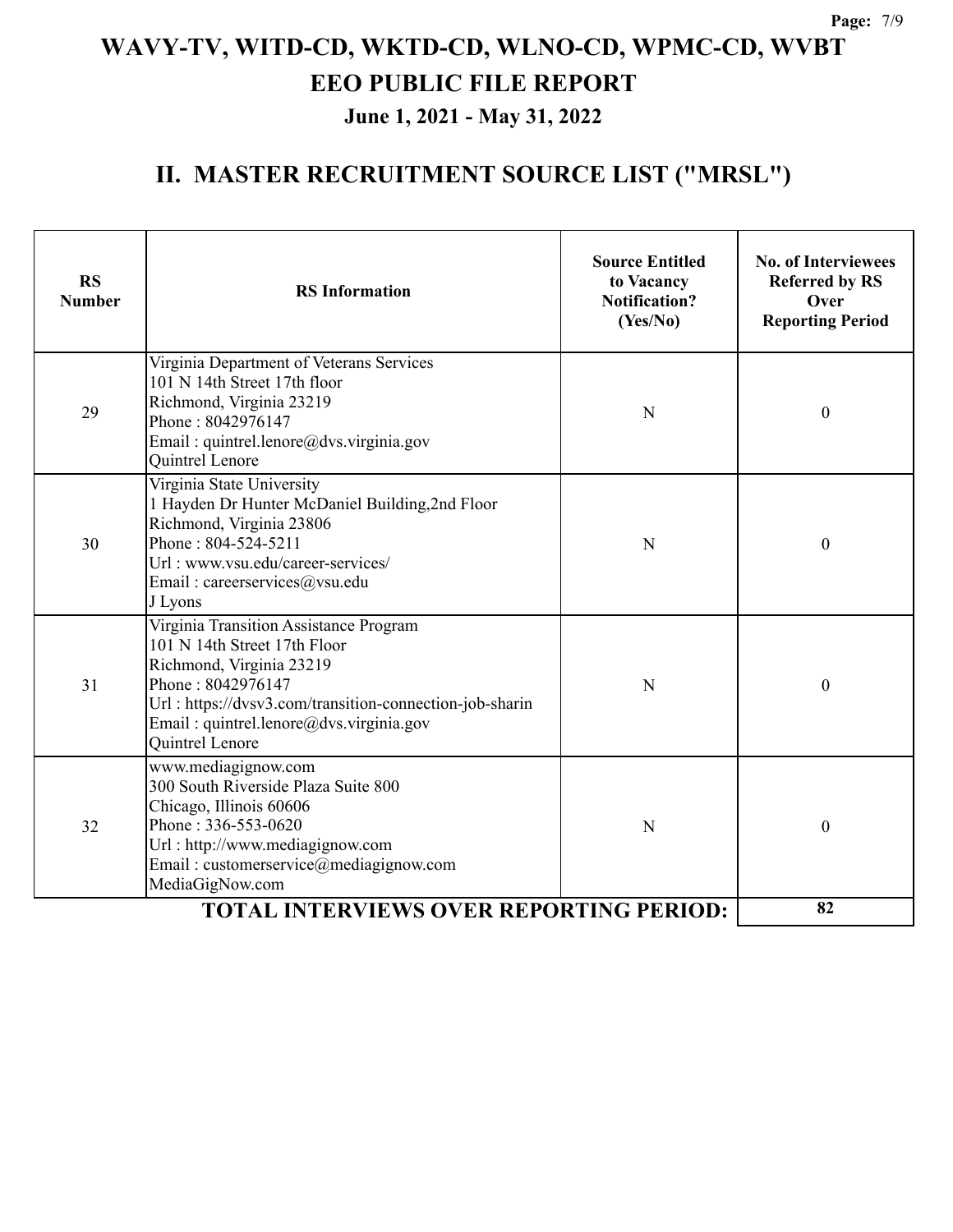**June 1, 2021 - May 31, 2022**

### **III. RECRUITMENT INITIATIVES**

|                | Date       | <b>Type of</b><br><b>Recruitment Initiative</b><br>(Menu Selection) | <b>Brief Description Of Activity</b>                                                                                                                                                                                                                                              | No. of<br><b>Stations</b><br>Participants | <b>Participant Title</b>                                         |
|----------------|------------|---------------------------------------------------------------------|-----------------------------------------------------------------------------------------------------------------------------------------------------------------------------------------------------------------------------------------------------------------------------------|-------------------------------------------|------------------------------------------------------------------|
|                | 9/8/2021   | Establishment of an<br>community                                    | The SEU has an established internship<br>intern program designed program that allows students to gain<br>to assist members of the practical experience in all areas of our<br>operations, including news, production,<br>sports and weather.                                      | 1                                         | <b>Executive Producer</b>                                        |
|                |            |                                                                     | The SEU hosted eight (8) interns. Four<br>$(4)$ 2021 Fall interns and four $(4)$ 2022<br>Spring interns. The interns attended<br>various colleges and universities<br>throughout the country, including<br>Hampton University, Old Dominion<br>University, and Regent University. |                                           |                                                                  |
| $\overline{2}$ | 9/9/2021   | Participation in Job<br>Fairs                                       | The SEU participated in The Virginia<br>Employment Commissions "LIVE,<br>LOVE, & WORK in VIRGINIA"<br>Virtual hiring event. SEU personnel<br>were able to meet with candidates and<br>discuss vacancies at the Stations and in<br>the broadcast industry.                         | 1                                         | <b>HR</b> Business<br>Administrator                              |
| $\overline{3}$ | 10/28/2021 | Participation in Job<br>Fairs                                       | The SEU participated in Howard<br>University - Cathy Hughes School of<br>Communications Fall 2021 Virtual Jobs<br>and Internships Fair. SEU personnel<br>were able to meet with candidates and<br>discuss vacancies at the Stations and in<br>the broadcast industry.             | $\overline{2}$                            | <b>HR</b> Business<br>Administrator<br><b>Executive Producer</b> |
| 4              | 11/5/2021  | Participation in Job<br>Fairs                                       | The SEU participated in the William $&$<br>Mary Virtual Tech Day. SEU personnel<br>were able to meet with candidates and<br>discuss vacancies at the Stations and in<br>the broadcast industry.                                                                                   |                                           | <b>HR</b> Business<br>Administrator                              |
| 5              | 2/24/2022  | Participation in Job<br>Fairs                                       | The SEU participated in the Virginia<br>Career Works "LIVE, LOVE, WORK<br>IN VIRGINIA Virtual Hiring Event.<br>SEU personnel were able to meet with<br>candidates and discuss vacancies at the<br>Stations and in the broadcast industry.                                         | 1                                         | <b>HR</b> Business<br>Administrator                              |
| 6              | 3/9/2022   | Participation in Job<br>Fairs                                       | The SEU participated in the ECPI<br>College Regional Spring Virtual Career<br>Fair. SEU personnel were able to meet<br>with candidates and discuss vacancies at<br>the Stations and in the broadcast<br>industry.                                                                 | 1                                         | <b>HR</b> Business<br>Administrator                              |